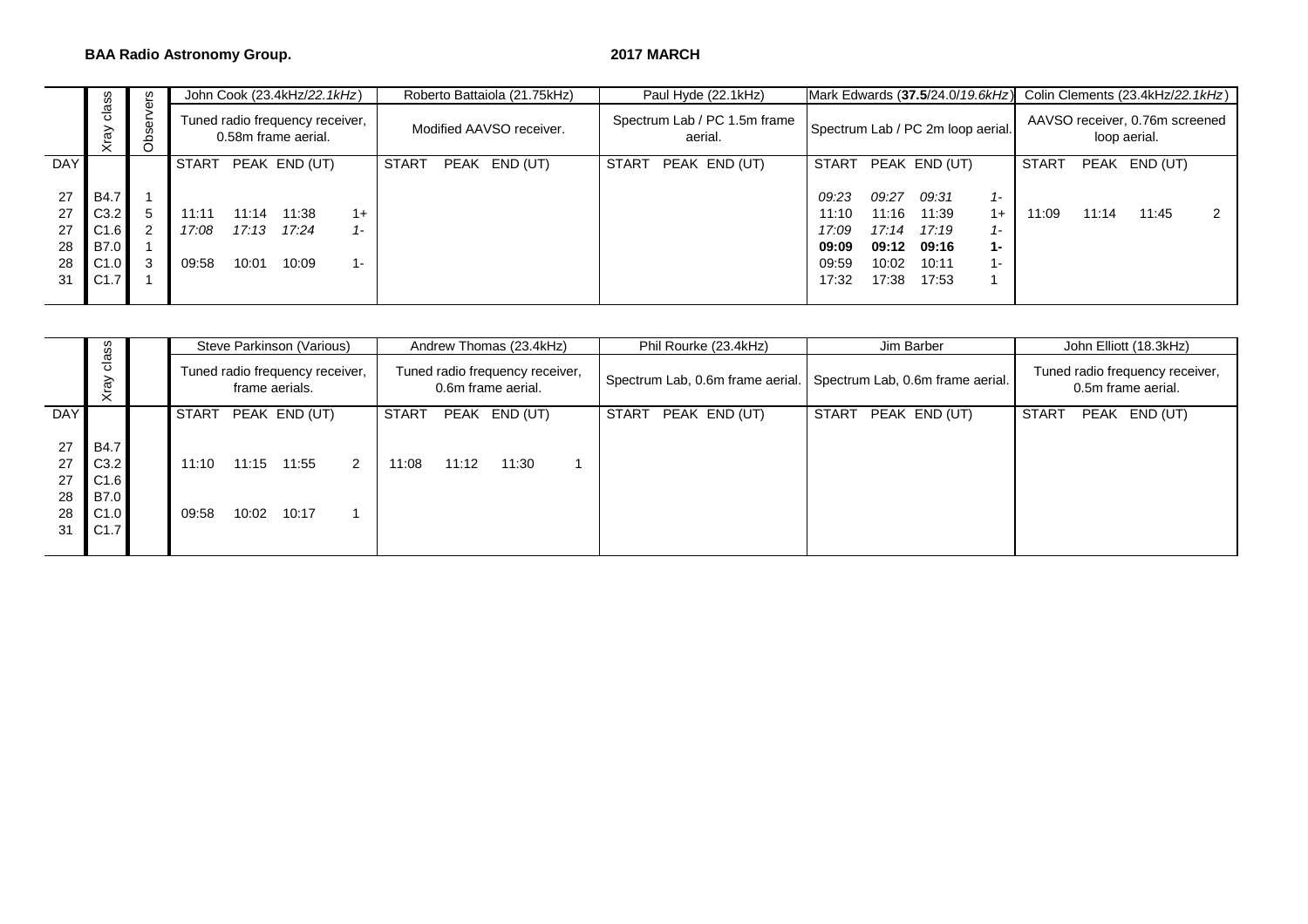# **VLF flare activity 2005/17.**

 $\blacksquare$  C  $\blacksquare$  M  $\blacksquare$   $\blacksquare$  X  $\blacksquare$  Relative sunspot number

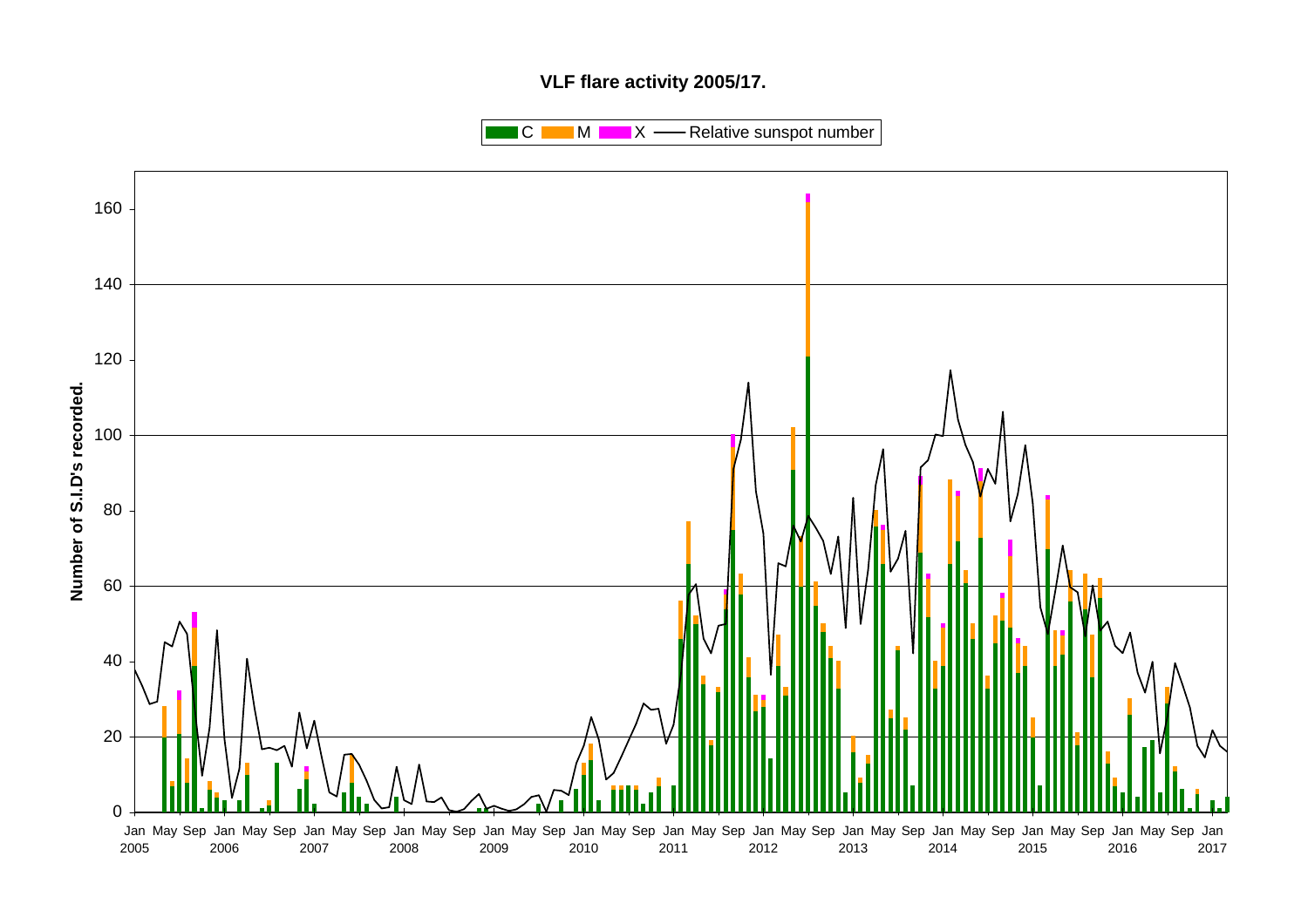## BAA Radio Astronomy Group. 2017 MARCH.

Following on from the low activity in February, X-ray flux levels started the month at A9 levels, decaying to A4 by mid-month. The appearance of AR12644 provided some activity starting on March 26<sup>th</sup>, and was rapidly followed by AR 12645 which provided the first SID of the month early on the 27<sup>th</sup>. At just B4.7 this was a very modest flare, but is clearly seen in this chart by Mark Edwards.



The C3.2 flare at 11:15UT stands out well on all of the European signals, while the C1.6 flare at 17:13 is particularly strong at 22.1kHz (yellow trace). There was a C5.1 flare recorded by GOES15 peaking at 17:55. This was too late for the European signals, and unfortunately 24kHz from Cutler was off-air at the time. This was the strongest event in the GOES data for March.

The quiet background allowed some strong oscillations to appear early in the month. My own recordings were very 'noisy' on the 4<sup>th</sup> and 5<sup>th</sup>, with weaker effects present until the 10<sup>th</sup>. Mark Edwards noted strong oscillations on the  $8<sup>th</sup>$ , with the usual 5 minute period. They show well at 19.6kHz:

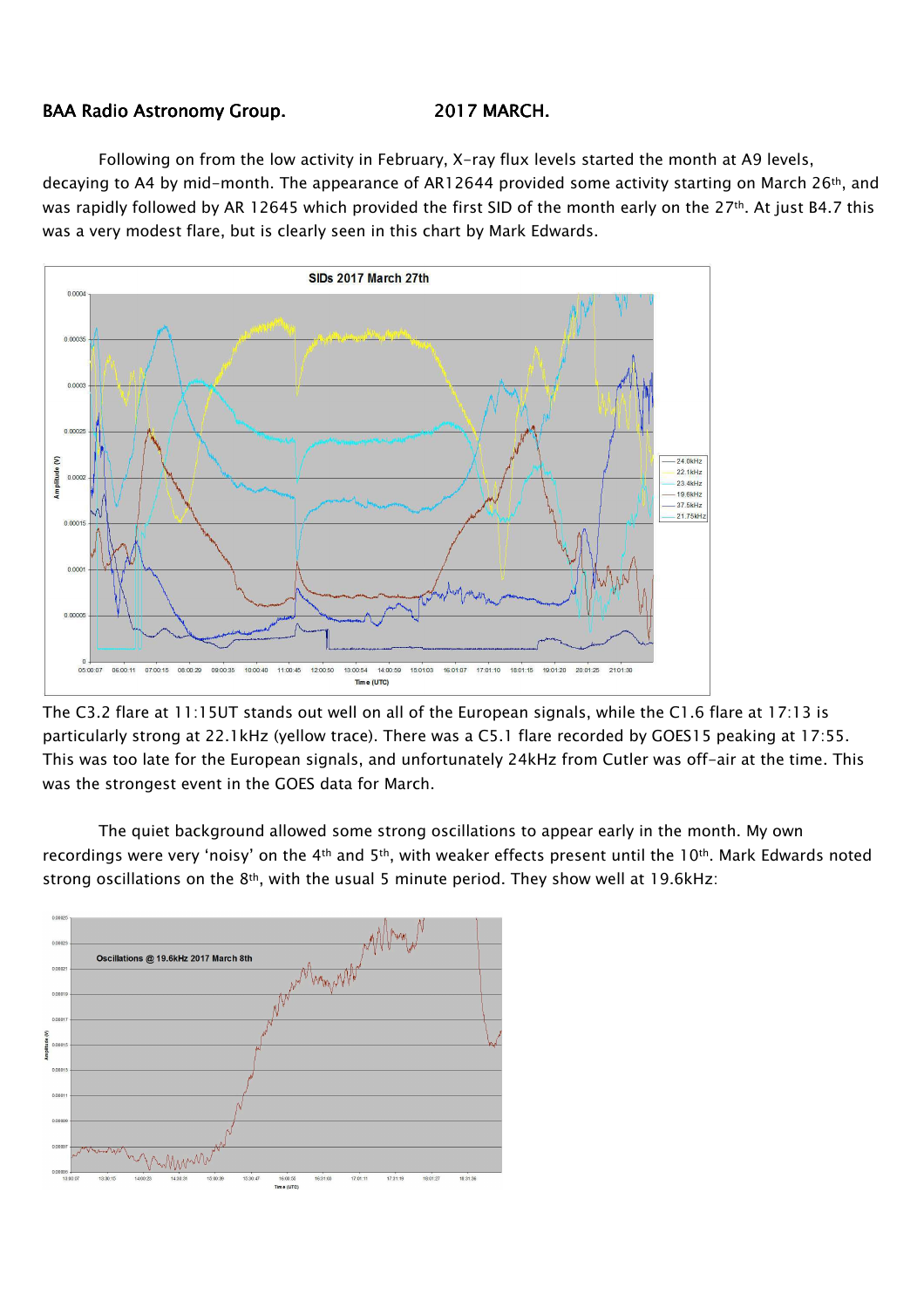## MAGNETIC OBSERVATIONS.



Aurora were widely seen in Scandinavia in the first few days of March. The large coronal hole that has been evident for several rotations was again present. The recording above is from Colin Clements, showing some strong activity in the afternoon of March 1<sup>st</sup>. My own recordings show this continuing until about 05UT on the 2nd, before picking up again in mid-afternoon. Mark Edwards noticed several transients in the 37.5kHz signal between 16:00 and 17:00UT that matched well with magnetic transients at the same time. These can be seen in both the X and Y fields of Colin's recordings. Sunset over the 37.5kHz path covered any further disturbances.



As expected, the coronal hole was again present at the end of the month, with a very strong transient at 20:00UT on the 27<sup>th</sup> shown in the recording by Roger Blackwell, above. The VLF chart on the previous page shows a further disturbance to the 37.5kHz signal that matches this transient.